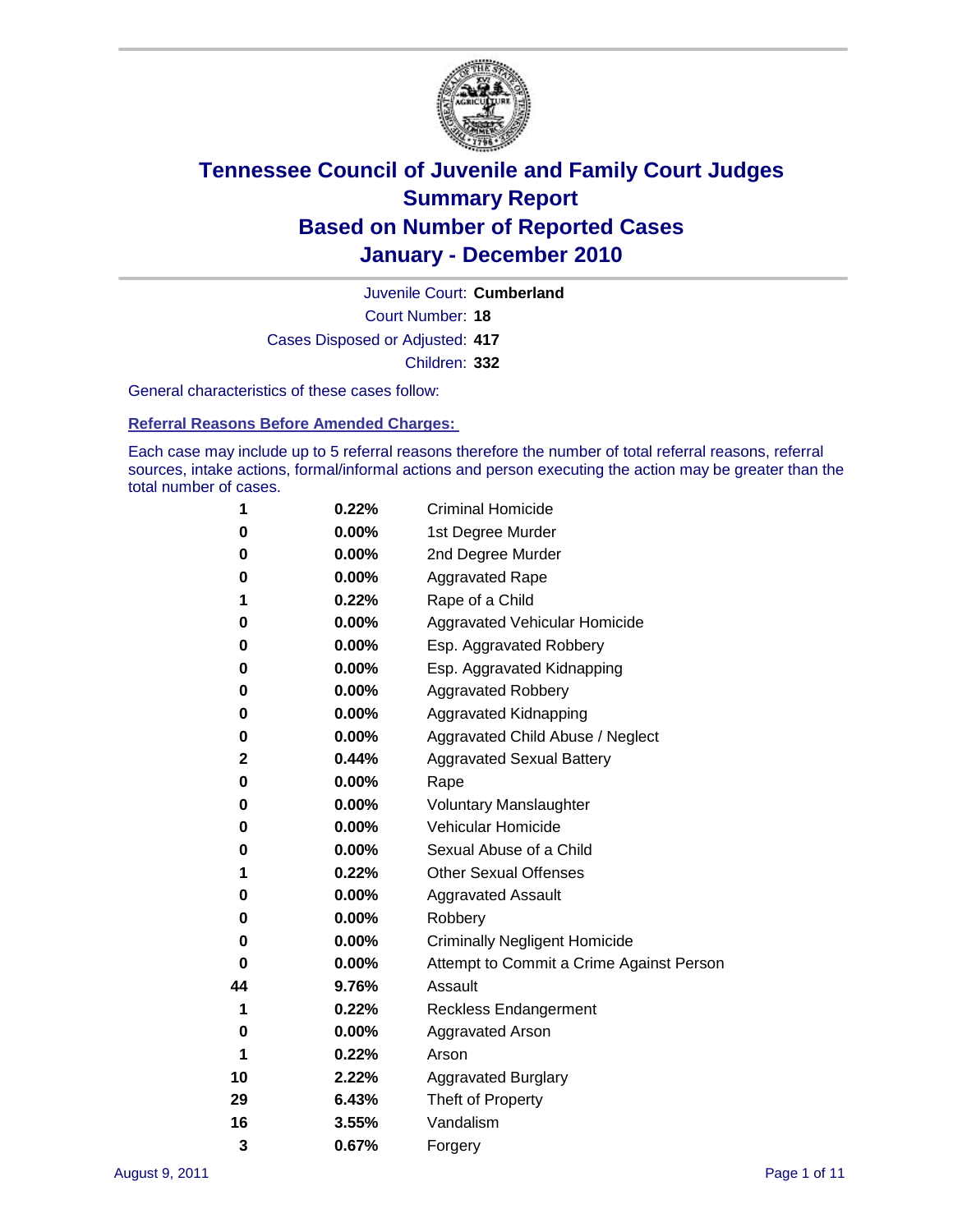

Court Number: **18** Juvenile Court: **Cumberland** Cases Disposed or Adjusted: **417**

Children: **332**

#### **Referral Reasons Before Amended Charges:**

Each case may include up to 5 referral reasons therefore the number of total referral reasons, referral sources, intake actions, formal/informal actions and person executing the action may be greater than the total number of cases.

| 0  | 0.00%  | <b>Worthless Checks</b>                                     |
|----|--------|-------------------------------------------------------------|
| 0  | 0.00%  | Illegal Possession / Fraudulent Use of Credit / Debit Cards |
| 5  | 1.11%  | <b>Burglary</b>                                             |
| 2  | 0.44%  | Unauthorized Use of a Vehicle                               |
| 0  | 0.00%  | <b>Cruelty to Animals</b>                                   |
| 0  | 0.00%  | Sale of Controlled Substances                               |
| 0  | 0.00%  | <b>Other Drug Offenses</b>                                  |
| 46 | 10.20% | Possession of Controlled Substances                         |
| 0  | 0.00%  | <b>Criminal Attempt</b>                                     |
| 0  | 0.00%  | Carrying Weapons on School Property                         |
| 3  | 0.67%  | Unlawful Carrying / Possession of a Weapon                  |
| 1  | 0.22%  | <b>Evading Arrest</b>                                       |
| 2  | 0.44%  | Escape                                                      |
| 2  | 0.44%  | Driving Under Influence (DUI)                               |
| 29 | 6.43%  | Possession / Consumption of Alcohol                         |
| 0  | 0.00%  | Resisting Stop, Frisk, Halt, Arrest or Search               |
| 0  | 0.00%  | <b>Aggravated Criminal Trespass</b>                         |
| 2  | 0.44%  | Harassment                                                  |
| 0  | 0.00%  | Failure to Appear                                           |
| 1  | 0.22%  | Filing a False Police Report                                |
| 0  | 0.00%  | Criminal Impersonation                                      |
| 16 | 3.55%  | <b>Disorderly Conduct</b>                                   |
| 0  | 0.00%  | <b>Criminal Trespass</b>                                    |
| 1  | 0.22%  | <b>Public Intoxication</b>                                  |
| 0  | 0.00%  | Gambling                                                    |
| 45 | 9.98%  | <b>Traffic</b>                                              |
| 0  | 0.00%  | <b>Local Ordinances</b>                                     |
| 0  | 0.00%  | Violation of Wildlife Regulations                           |
| 2  | 0.44%  | Contempt of Court                                           |
| 39 | 8.65%  | Violation of Probation                                      |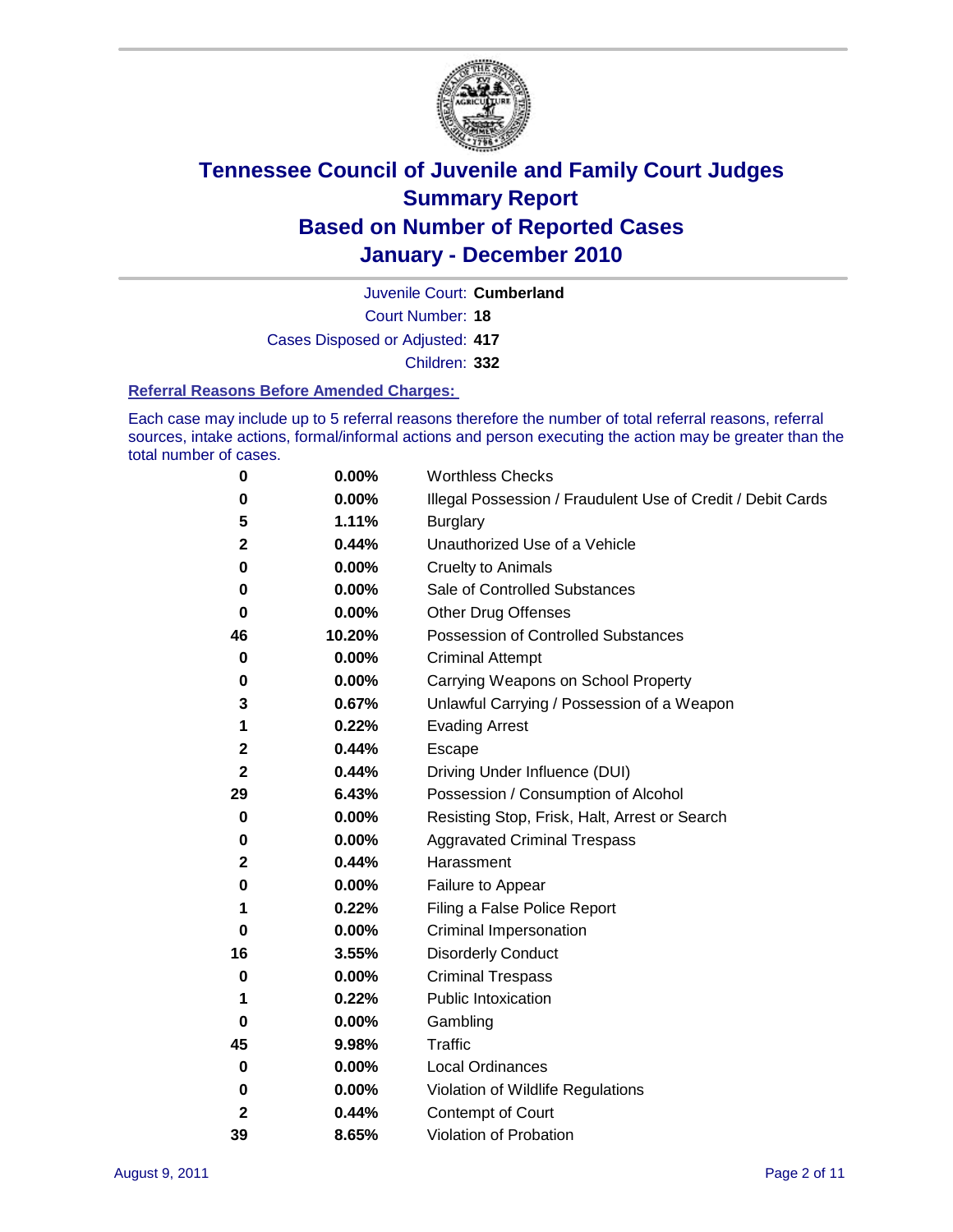

Court Number: **18** Juvenile Court: **Cumberland** Cases Disposed or Adjusted: **417** Children: **332**

#### **Referral Reasons Before Amended Charges:**

Each case may include up to 5 referral reasons therefore the number of total referral reasons, referral sources, intake actions, formal/informal actions and person executing the action may be greater than the total number of cases.

| 451      | 100.00%         | <b>Total Referrals</b>                 |
|----------|-----------------|----------------------------------------|
| 1        | 0.22%           | Other                                  |
| 0        | 0.00%           | <b>Consent to Marry</b>                |
| 0        | $0.00\%$        | <b>Request for Medical Treatment</b>   |
| 14       | 3.10%           | <b>Child Support</b>                   |
| 1        | 0.22%           | Paternity / Legitimation               |
| 0        | $0.00\%$        | Visitation                             |
| 3        | 0.67%           | Custody                                |
| 0        | 0.00%           | <b>Foster Care Review</b>              |
| 0        | $0.00\%$        | <b>Administrative Review</b>           |
| 9        | 2.00%           | <b>Judicial Review</b>                 |
| 1        | 0.22%           | Violation of Informal Adjustment       |
| 5        | 1.11%           | <b>Violation of Pretrial Diversion</b> |
| 0        | 0.00%           | <b>Termination of Parental Rights</b>  |
| 4        | 0.89%           | Dependency / Neglect                   |
| 0        | 0.00%           | <b>Physically Abused Child</b>         |
| 0        | 0.00%           | <b>Sexually Abused Child</b>           |
| 0        | 0.00%           | <b>Violation of Curfew</b>             |
| 0        | 0.00%           | Violation of a Valid Court Order       |
| 5        | 1.11%           | Possession of Tobacco Products         |
| 1        | 0.22%           | Out-of-State Runaway                   |
| 22       | 4.88%           | In-State Runaway                       |
| 15<br>63 | 3.33%<br>13.97% | Unruly Behavior<br>Truancy             |
|          |                 |                                        |
| 2        | 0.44%           | Violation of Aftercare                 |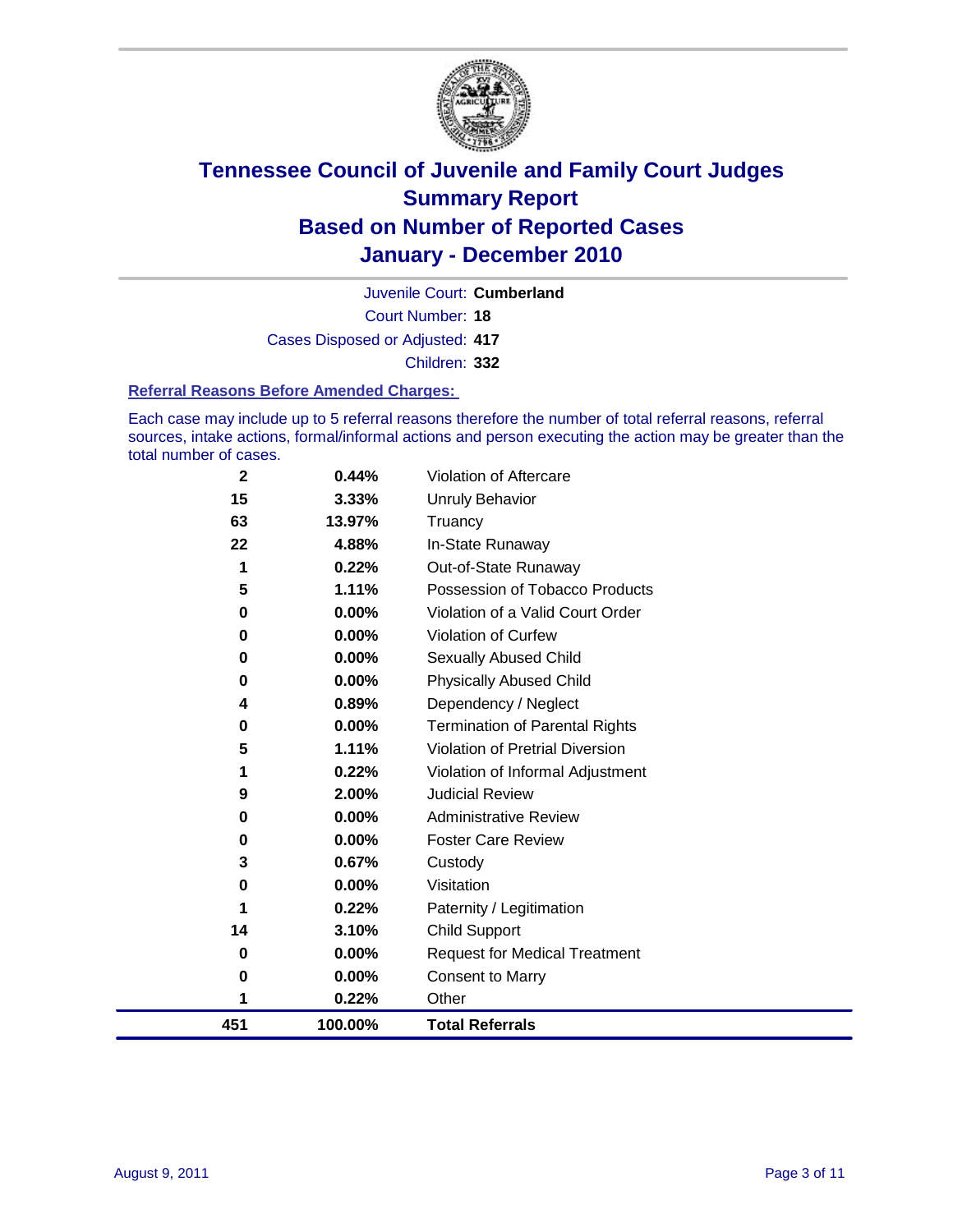

|                     |                                 | Juvenile Court: Cumberland        |
|---------------------|---------------------------------|-----------------------------------|
|                     |                                 | Court Number: 18                  |
|                     | Cases Disposed or Adjusted: 417 |                                   |
|                     |                                 | Children: 332                     |
| Referral Sources: 1 |                                 |                                   |
| 268                 | 59.42%                          | Law Enforcement                   |
| 18                  | 3.99%                           | Parents                           |
| 3                   | 0.67%                           | <b>Relatives</b>                  |
| 0                   | $0.00\%$                        | Self                              |
| 65                  | 14.41%                          | School                            |
| 0                   | $0.00\%$                        | <b>CSA</b>                        |
| 32                  | 7.10%                           | <b>DCS</b>                        |
| 1                   | 0.22%                           | <b>Other State Department</b>     |
| 11                  | 2.44%                           | <b>District Attorney's Office</b> |
| 32                  | 7.10%                           | <b>Court Staff</b>                |
| 6                   | 1.33%                           | Social Agency                     |
| 5                   | 1.11%                           | <b>Other Court</b>                |
| 7                   | 1.55%                           | Victim                            |

| 451 | 100.00%  | <b>Total Referral Sources</b> |  |
|-----|----------|-------------------------------|--|
| 0   | $0.00\%$ | Other                         |  |
| 0   | $0.00\%$ | Unknown                       |  |
| 0   | $0.00\%$ | Hospital                      |  |
| 3   | $0.67\%$ | Child & Parent                |  |
|     |          |                               |  |

#### **Age of Child at Referral: 2**

| 332 | 100.00% | <b>Total Child Count</b> |
|-----|---------|--------------------------|
| 0   | 0.00%   | <b>Unknown</b>           |
| 0   | 0.00%   | Ages 19 and Over         |
| 110 | 33.13%  | Ages 17 through 18       |
| 126 | 37.95%  | Ages 15 through 16       |
| 54  | 16.27%  | Ages 13 through 14       |
| 16  | 4.82%   | Ages 11 through 12       |
| 26  | 7.83%   | Ages 10 and Under        |
|     |         |                          |

<sup>1</sup> If different than number of Referral Reasons (451), verify accuracy of your court's data.

One child could be counted in multiple categories, verify accuracy of your court's data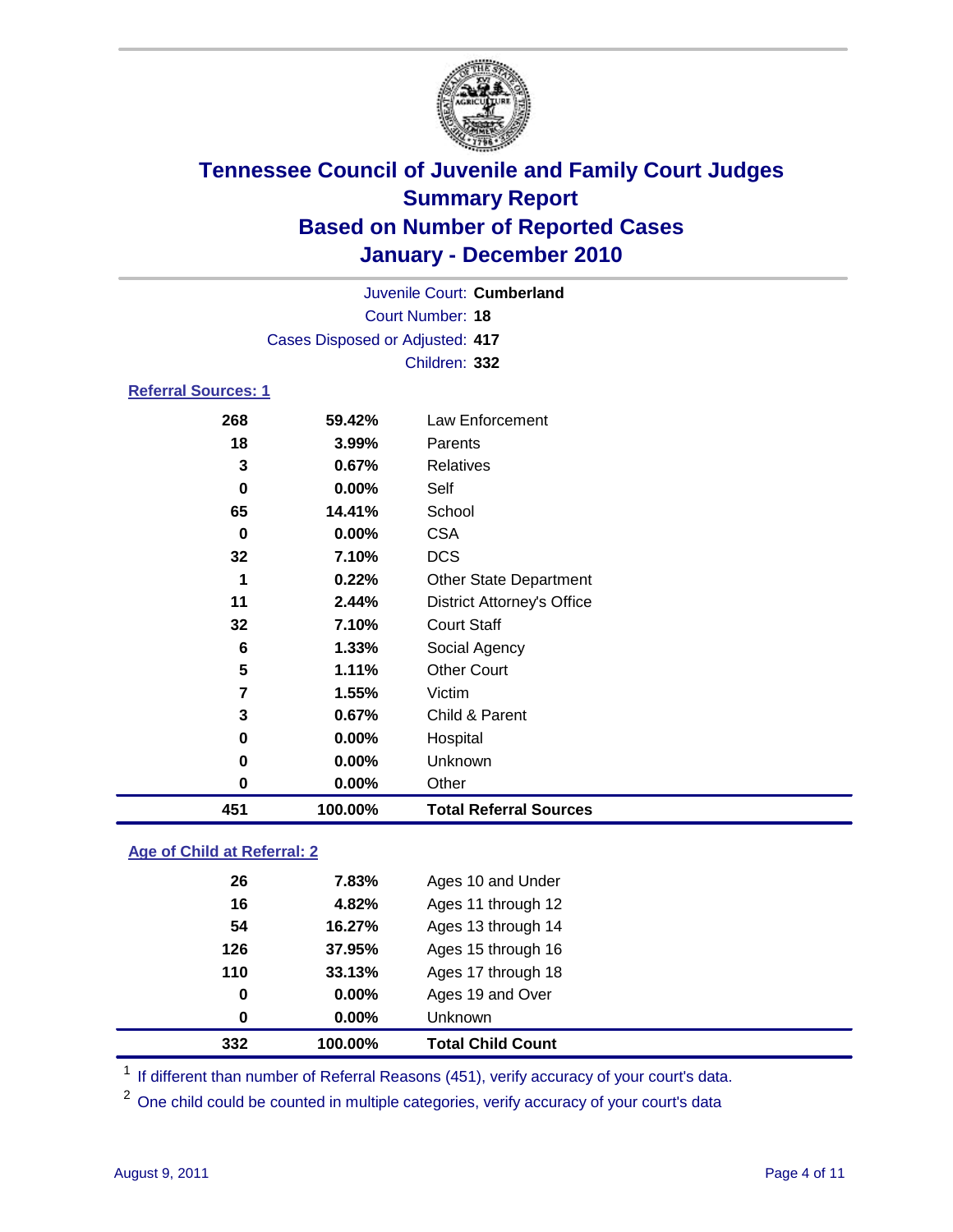

|                                         |                                 | Juvenile Court: Cumberland |
|-----------------------------------------|---------------------------------|----------------------------|
|                                         |                                 | <b>Court Number: 18</b>    |
|                                         | Cases Disposed or Adjusted: 417 |                            |
|                                         |                                 | Children: 332              |
| Sex of Child: 1                         |                                 |                            |
| 215                                     | 64.76%                          | Male                       |
| 117                                     | 35.24%                          | Female                     |
| $\mathbf 0$                             | 0.00%                           | Unknown                    |
| 332                                     | 100.00%                         | <b>Total Child Count</b>   |
| Race of Child: 1                        |                                 |                            |
| 317                                     | 95.48%                          | White                      |
| $\mathbf 0$                             | 0.00%                           | African American           |
| 0                                       | 0.00%                           | Native American            |
| $\bf{0}$                                | 0.00%                           | Asian                      |
| 1                                       | 0.30%                           | Mixed                      |
| 14                                      | 4.22%                           | Unknown                    |
| 332                                     | 100.00%                         | <b>Total Child Count</b>   |
| <b>Hispanic Origin: 1</b>               |                                 |                            |
| 9                                       | 2.71%                           | Yes                        |
| 304                                     | 91.57%                          | <b>No</b>                  |
| 19                                      | 5.72%                           | Unknown                    |
| 332                                     | 100.00%                         | <b>Total Child Count</b>   |
| <b>School Enrollment of Children: 1</b> |                                 |                            |
| 282                                     | 84.94%                          | Yes                        |
| 33                                      | 9.94%                           | No                         |
| 17                                      | 5.12%                           | Unknown                    |
| 332                                     | 100.00%                         | <b>Total Child Count</b>   |

One child could be counted in multiple categories, verify accuracy of your court's data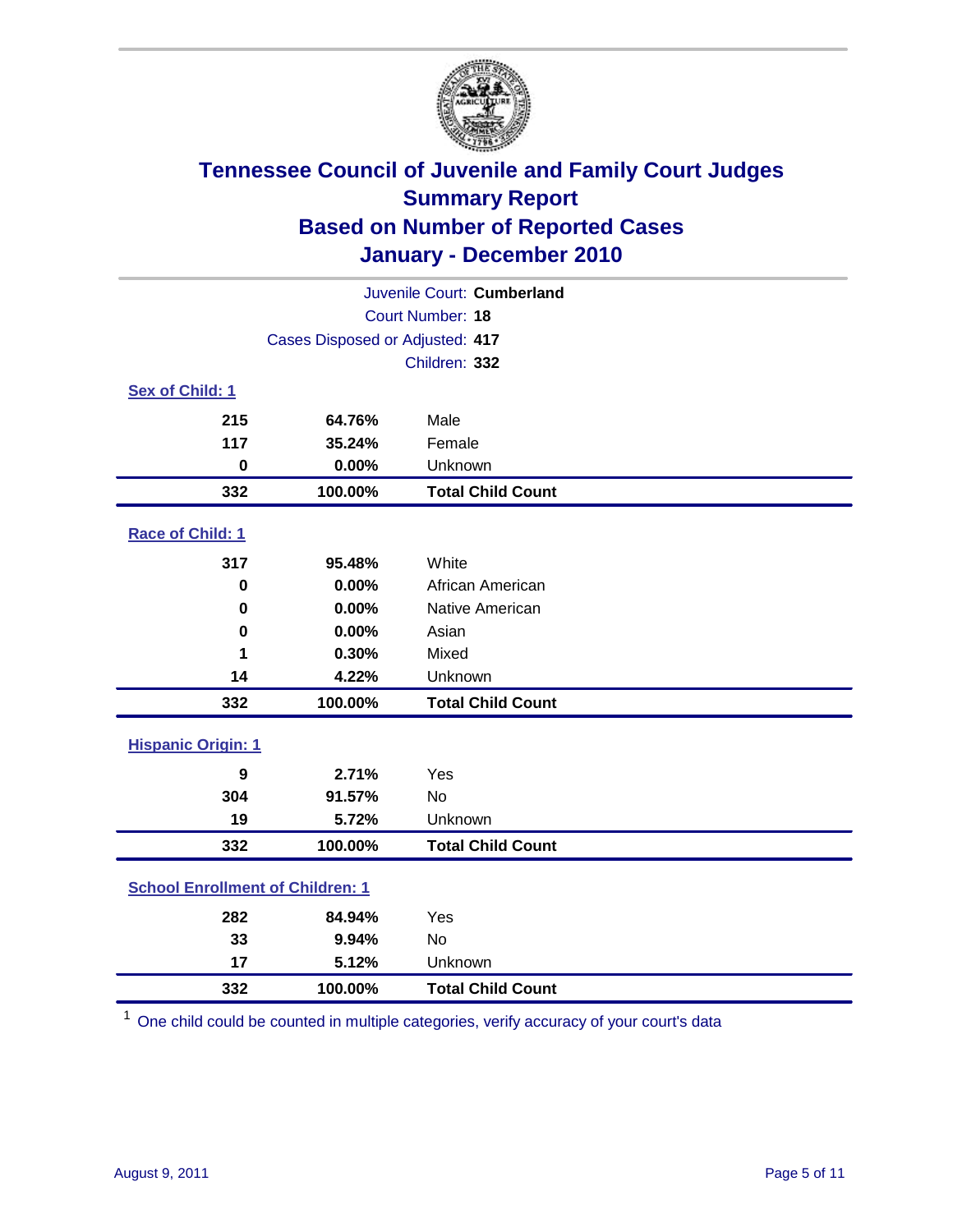

|     |                                                           | Juvenile Court: Cumberland   |  |
|-----|-----------------------------------------------------------|------------------------------|--|
|     |                                                           | Court Number: 18             |  |
|     | Cases Disposed or Adjusted: 417                           |                              |  |
|     |                                                           | Children: 332                |  |
|     | <b>Living Arrangement of Child at Time of Referral: 1</b> |                              |  |
| 92  | 27.71%                                                    | With Both Biological Parents |  |
| 9   | $2.71\%$                                                  | With Father and Stepmother   |  |
| 10  | 3.01%                                                     | With Mother and Stepfather   |  |
| 139 | 41.87%                                                    | With Mother                  |  |
| 27  | 8.13%                                                     | With Father                  |  |
| 37  | 11.14%                                                    | <b>With Relatives</b>        |  |
| 9   | 2.71%                                                     | With Adoptive Parents        |  |
| 1   | 0.30%                                                     | With Foster Family           |  |
| 1   | 0.30%                                                     | In a Group Home              |  |
| 1   | 0.30%                                                     | In a Residential Center      |  |

| 332 | 100.00%  | <b>Total Child Count</b> |  |
|-----|----------|--------------------------|--|
|     | $0.00\%$ | Other                    |  |
|     | 0.30%    | Unknown                  |  |
| 4   | 1.20%    | Independent              |  |
|     | 0.30%    | In an Institution        |  |

| <b>Type of Detention: 2</b> |
|-----------------------------|
|-----------------------------|

| 0   | $0.00\%$ | Non-Secure Placement         |  |
|-----|----------|------------------------------|--|
| 4   | 0.96%    | Juvenile Detention Facility  |  |
| 0   | $0.00\%$ | Jail - Complete Separation   |  |
| 0   | 0.00%    | Jail - Partial Separation    |  |
| 1   | 0.24%    | Jail - No Separation         |  |
| 0   | $0.00\%$ | <b>Psychiatric Hospital</b>  |  |
| 0   | 0.00%    | <b>Unknown</b>               |  |
| 412 | 98.80%   | Does Not Apply               |  |
| 0   | $0.00\%$ | Other                        |  |
| 417 | 100.00%  | <b>Total Detention Count</b> |  |

<sup>1</sup> One child could be counted in multiple categories, verify accuracy of your court's data

<sup>2</sup> If different than number of Cases (417) verify accuracy of your court's data.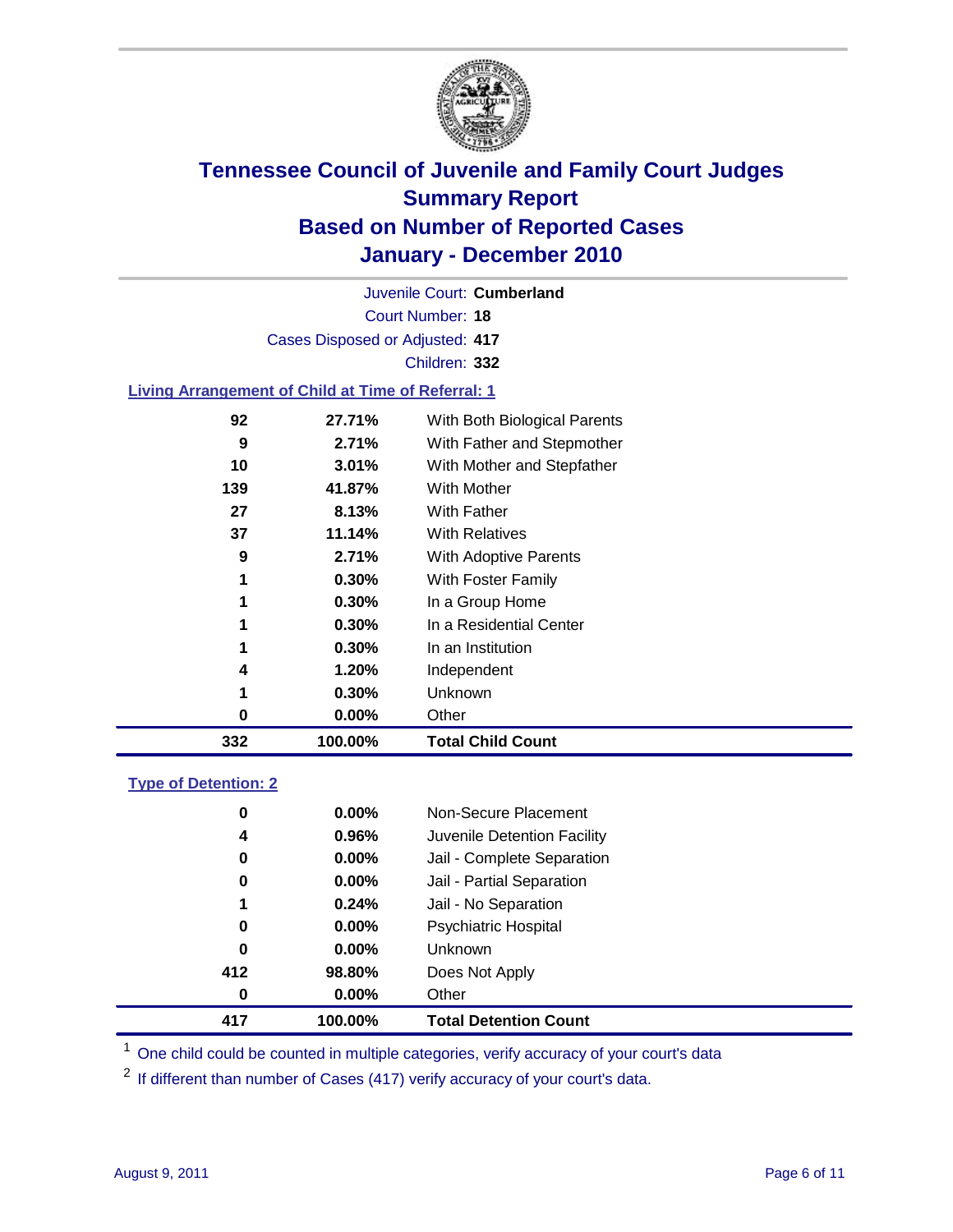

|                                                    |                                 | Juvenile Court: Cumberland           |
|----------------------------------------------------|---------------------------------|--------------------------------------|
|                                                    |                                 | Court Number: 18                     |
|                                                    | Cases Disposed or Adjusted: 417 |                                      |
|                                                    |                                 | Children: 332                        |
| <b>Placement After Secure Detention Hearing: 1</b> |                                 |                                      |
| $\mathbf 0$                                        | 0.00%                           | Returned to Prior Living Arrangement |
| $\bf{0}$                                           | 0.00%                           | Juvenile Detention Facility          |
| 0                                                  | 0.00%                           | Jail                                 |
| 0                                                  | 0.00%                           | Shelter / Group Home                 |
| 1                                                  | 0.24%                           | <b>Foster Family Home</b>            |
| 0                                                  | 0.00%                           | Psychiatric Hospital                 |
| 0                                                  | 0.00%                           | Unknown                              |
| 416                                                | 99.76%                          | Does Not Apply                       |
| $\mathbf 0$                                        | 0.00%                           | Other                                |
|                                                    |                                 |                                      |
| 417                                                | 100.00%                         | <b>Total Placement Count</b>         |
| <b>Intake Actions: 2</b>                           |                                 |                                      |
| 200                                                | 44.35%                          | <b>Petition Filed</b>                |
| 8                                                  | 1.77%                           | <b>Motion Filed</b>                  |
| 233                                                | 51.66%                          | <b>Citation Processed</b>            |
| 0                                                  | 0.00%                           | Notification of Paternity Processed  |
| $\bf{0}$                                           | 0.00%                           | Scheduling of Judicial Review        |
| 1                                                  | 0.22%                           | Scheduling of Administrative Review  |
| 0                                                  | 0.00%                           | Scheduling of Foster Care Review     |
| 0                                                  | 0.00%                           | Unknown                              |
| 5                                                  | 1.11%                           | Does Not Apply                       |
| 4                                                  | 0.89%                           | Other                                |

<sup>1</sup> If different than number of Cases (417) verify accuracy of your court's data.

<sup>2</sup> If different than number of Referral Reasons (451), verify accuracy of your court's data.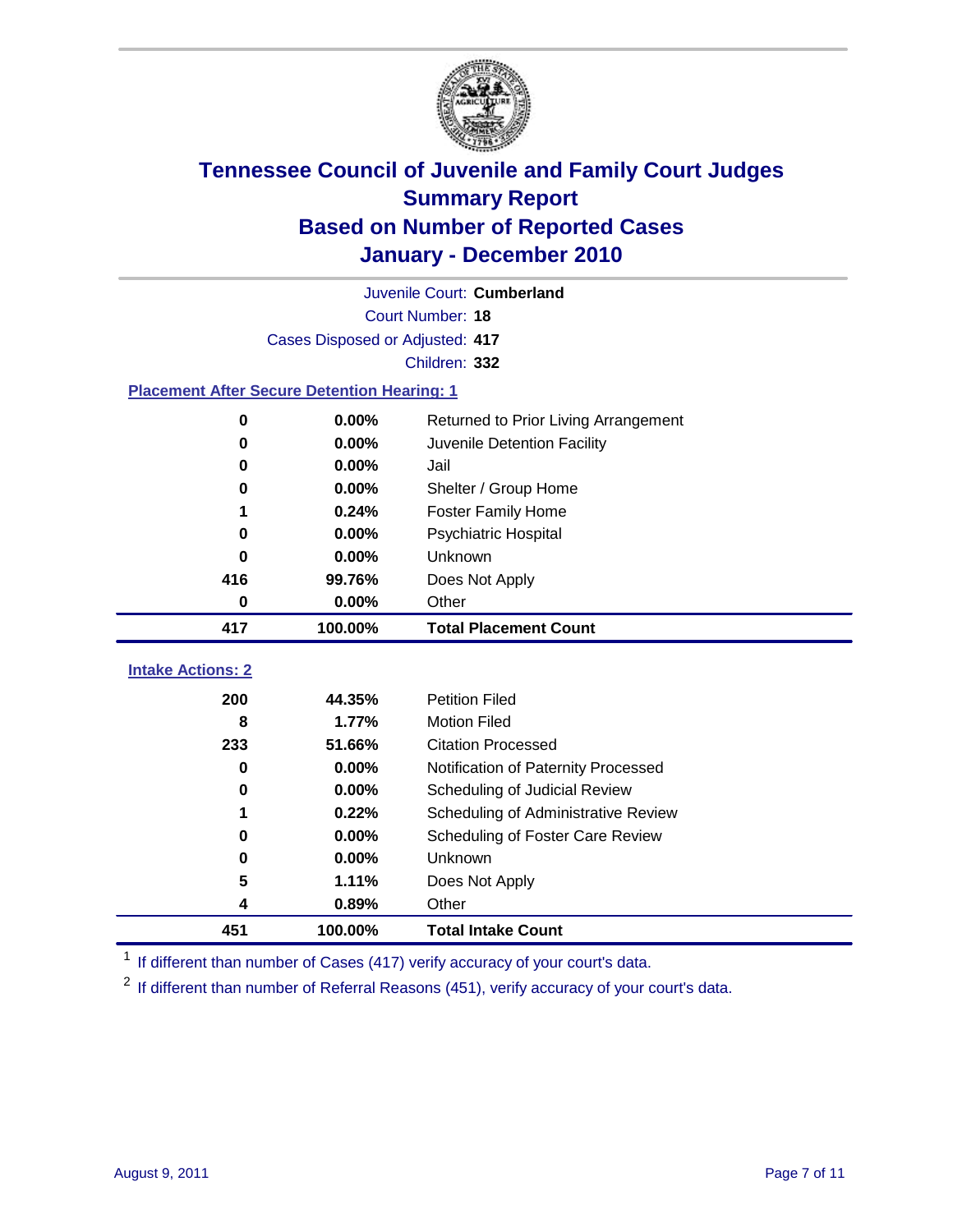

Court Number: **18** Juvenile Court: **Cumberland** Cases Disposed or Adjusted: **417** Children: **332**

#### **Last Grade Completed by Child: 1**

| $\bf{0}$                                | 0.00%   | Too Young for School         |
|-----------------------------------------|---------|------------------------------|
| 0                                       | 0.00%   | Preschool                    |
| 4                                       | 1.20%   | Kindergarten                 |
| 1                                       | 0.30%   | 1st Grade                    |
| $\mathbf{2}$                            | 0.60%   | 2nd Grade                    |
| 1                                       | 0.30%   | 3rd Grade                    |
| 7                                       | 2.11%   | 4th Grade                    |
| 6                                       | 1.81%   | 5th Grade                    |
| 7                                       | 2.11%   | 6th Grade                    |
| 25                                      | 7.53%   | 7th Grade                    |
| 51                                      | 15.36%  | 8th Grade                    |
| 68                                      | 20.48%  | 9th Grade                    |
| 52                                      | 15.66%  | 10th Grade                   |
| 62                                      | 18.67%  | 11th Grade                   |
| 1                                       | 0.30%   | 12th Grade                   |
| 0                                       | 0.00%   | Non-Graded Special Ed        |
| $\bf{0}$                                | 0.00%   | <b>GED</b>                   |
| 13                                      | 3.92%   | Graduated                    |
| $\overline{7}$                          | 2.11%   | <b>Never Attended School</b> |
| 25                                      | 7.53%   | Unknown                      |
| 0                                       | 0.00%   | Other                        |
| 332                                     | 100.00% | <b>Total Child Count</b>     |
| <b>Enrolled in Special Education: 1</b> |         |                              |

| 332                                      | 100.00% | <b>Total Child Count</b> |
|------------------------------------------|---------|--------------------------|
| 23                                       | 6.93%   | Unknown                  |
| 284                                      | 85.54%  | No                       |
| 25                                       | 7.53%   | Yes                      |
| <u>Einvilled in Opecial Education. T</u> |         |                          |

One child could be counted in multiple categories, verify accuracy of your court's data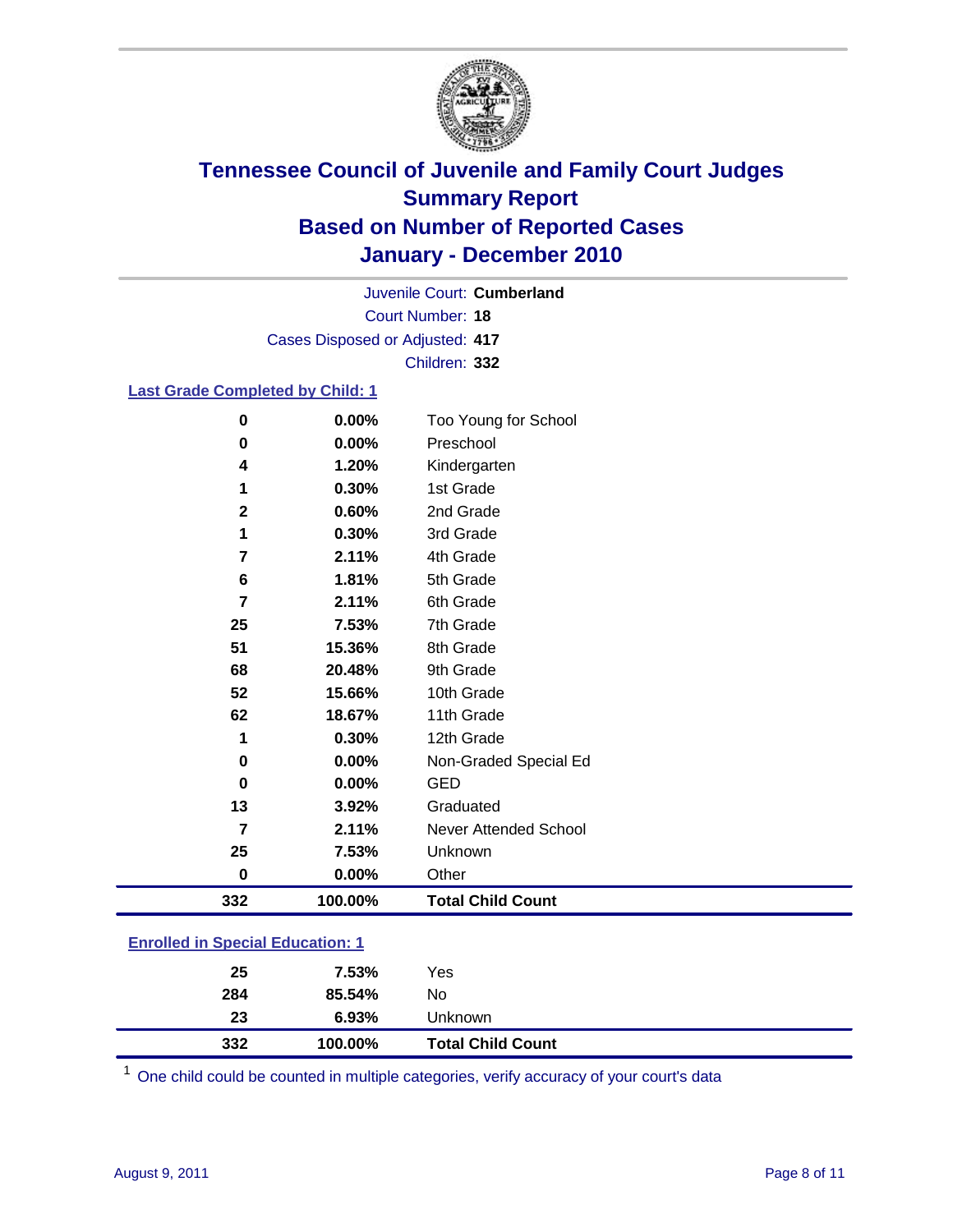

| Juvenile Court: Cumberland   |                                 |                           |  |
|------------------------------|---------------------------------|---------------------------|--|
|                              | Court Number: 18                |                           |  |
|                              | Cases Disposed or Adjusted: 417 |                           |  |
|                              |                                 | Children: 332             |  |
| <b>Action Executed By: 1</b> |                                 |                           |  |
| 442                          | 98.00%                          | Judge                     |  |
| 0                            | $0.00\%$                        | Magistrate                |  |
| 9                            | 2.00%                           | <b>YSO</b>                |  |
| 0                            | $0.00\%$                        | Other                     |  |
| $\bf{0}$                     | 0.00%                           | Unknown                   |  |
| 451                          | 100.00%                         | <b>Total Action Count</b> |  |

#### **Formal / Informal Actions: 1**

| 62           | 13.75%   | Dismissed                                        |
|--------------|----------|--------------------------------------------------|
| $\mathbf{2}$ | 0.44%    | Retired / Nolle Prosequi                         |
| 122          | 27.05%   | <b>Complaint Substantiated Delinquent</b>        |
| 65           | 14.41%   | <b>Complaint Substantiated Status Offender</b>   |
| 5            | 1.11%    | <b>Complaint Substantiated Dependent/Neglect</b> |
| 0            | 0.00%    | <b>Complaint Substantiated Abused</b>            |
| 0            | $0.00\%$ | <b>Complaint Substantiated Mentally III</b>      |
| 26           | 5.76%    | Informal Adjustment                              |
| 89           | 19.73%   | <b>Pretrial Diversion</b>                        |
| 0            | $0.00\%$ | <b>Transfer to Adult Court Hearing</b>           |
|              | 0.22%    | Charges Cleared by Transfer to Adult Court       |
| 13           | 2.88%    | <b>Special Proceeding</b>                        |
| 7            | 1.55%    | <b>Review Concluded</b>                          |
| 53           | 11.75%   | Case Held Open                                   |
| 6            | 1.33%    | Other                                            |
| 0            | $0.00\%$ | Unknown                                          |
| 451          | 100.00%  | <b>Total Action Count</b>                        |

<sup>1</sup> If different than number of Referral Reasons (451), verify accuracy of your court's data.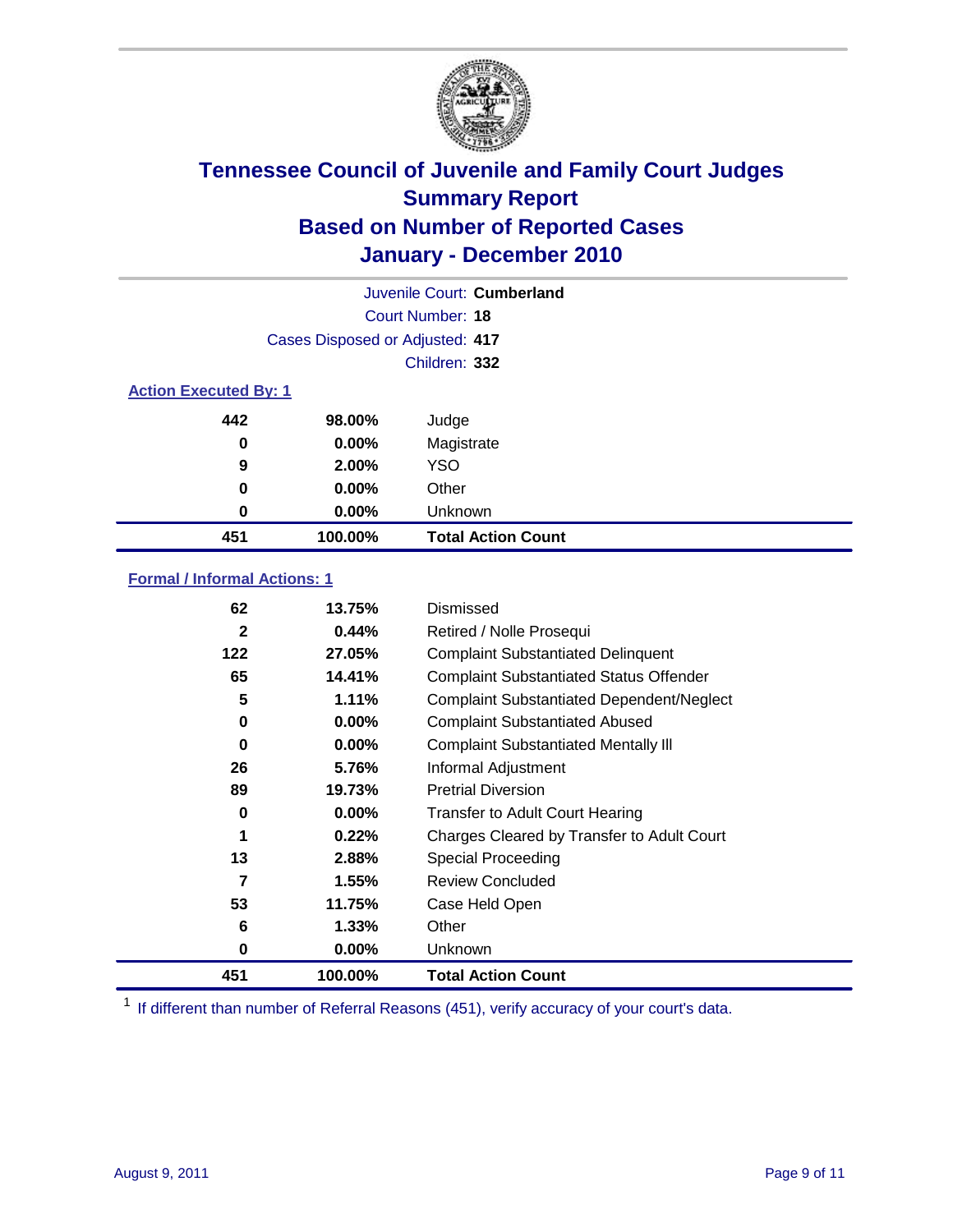

|                       |                                 | Juvenile Court: Cumberland                            |
|-----------------------|---------------------------------|-------------------------------------------------------|
|                       |                                 | Court Number: 18                                      |
|                       | Cases Disposed or Adjusted: 417 |                                                       |
|                       |                                 | Children: 332                                         |
| <b>Case Outcomes:</b> |                                 | There can be multiple outcomes for one child or case. |
| 73                    | 9.77%                           | <b>Case Dismissed</b>                                 |
| 1                     | 0.13%                           | Case Retired or Nolle Prosequi                        |
| 6                     | 0.80%                           | Warned / Counseled                                    |
| 39                    | 5.22%                           | Held Open For Review                                  |
| 43                    | 5.76%                           | Supervision / Probation to Juvenile Court             |
| 0                     | 0.00%                           | <b>Probation to Parents</b>                           |
| 5                     | 0.67%                           | Referral to Another Entity for Supervision / Service  |
| 4                     | 0.54%                           | Referred for Mental Health Counseling                 |
| 61                    | 8.17%                           | Referred for Alcohol and Drug Counseling              |
| 0                     | 0.00%                           | Referred to Alternative School                        |
| 1                     | 0.13%                           | Referred to Private Child Agency                      |
| 15                    | 2.01%                           | Referred to Defensive Driving School                  |
| $\mathbf{2}$          | 0.27%                           | Referred to Alcohol Safety School                     |
| 26                    | 3.48%                           | Referred to Juvenile Court Education-Based Program    |
| 10                    | 1.34%                           | Driver's License Held Informally                      |
| 0                     | 0.00%                           | <b>Voluntary Placement with DMHMR</b>                 |
| 0                     | 0.00%                           | <b>Private Mental Health Placement</b>                |
| 0                     | 0.00%                           | <b>Private MR Placement</b>                           |
| 0                     | 0.00%                           | Placement with City/County Agency/Facility            |
| 0                     | 0.00%                           | Placement with Relative / Other Individual            |
| 0                     | 0.00%                           | Fine                                                  |
| 40                    | 5.35%                           | <b>Public Service</b>                                 |
| 14                    | 1.87%                           | Restitution                                           |
| 0                     | 0.00%                           | <b>Runaway Returned</b>                               |
| 9                     | 1.20%                           | No Contact Order                                      |
| 0                     | 0.00%                           | Injunction Other than No Contact Order                |
| 2                     | 0.27%                           | <b>House Arrest</b>                                   |
| 0                     | 0.00%                           | <b>Court Defined Curfew</b>                           |
| 0                     | 0.00%                           | Dismissed from Informal Adjustment                    |
| 0                     | 0.00%                           | <b>Dismissed from Pretrial Diversion</b>              |
| 1                     | 0.13%                           | Released from Probation                               |
| 1                     | 0.13%                           | <b>Transferred to Adult Court</b>                     |
| 0                     | $0.00\%$                        | <b>DMHMR Involuntary Commitment</b>                   |